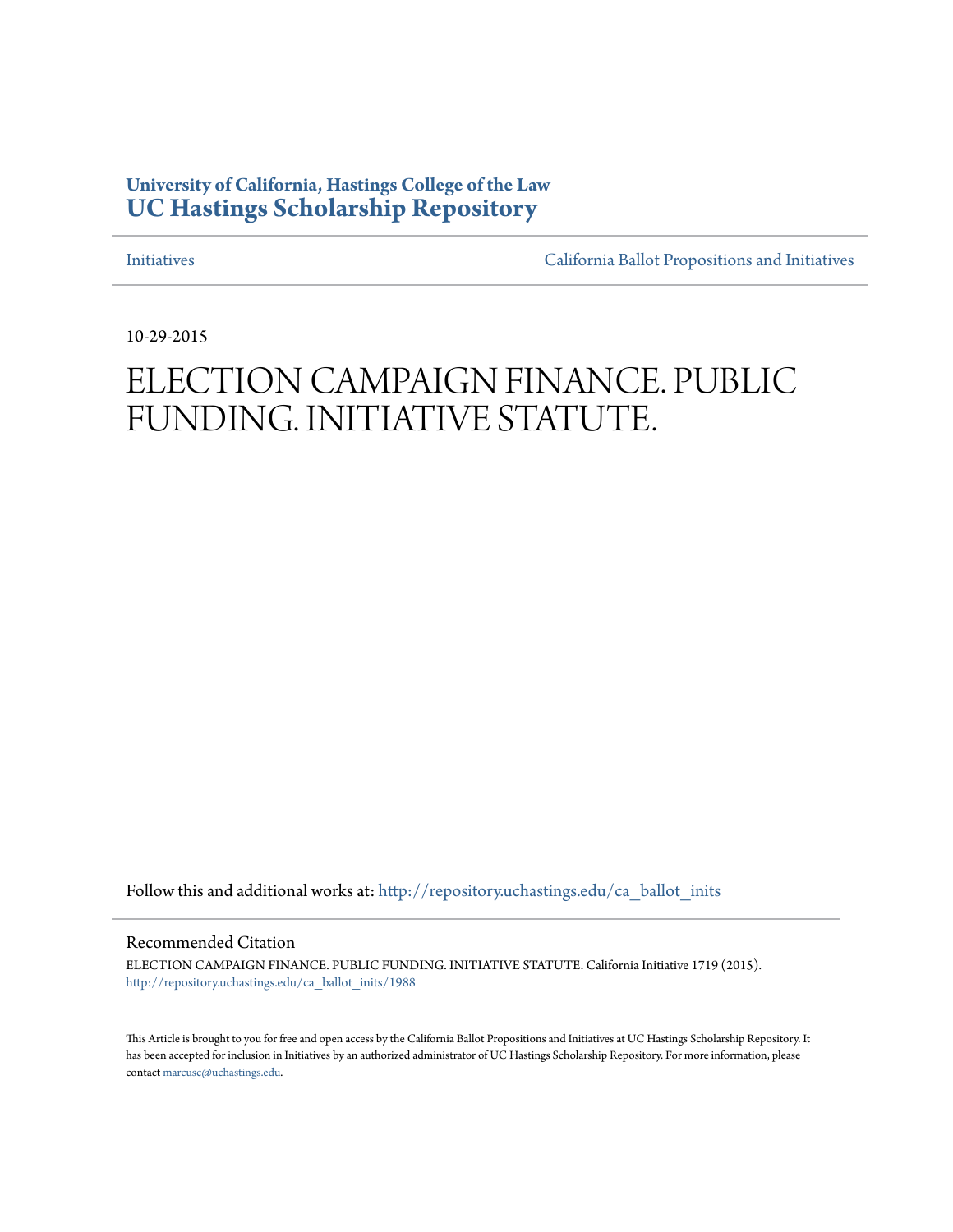October 6, 2015

Alison Hartson (714) 878-9662 alisontakesaction@gmail.com

The Honorable Kamala D. Harris Attorney General State of California Department of Justice C/0 Attorney General's Initiative Coordinator 1300 I Street, Suite 125 P. 0. Box 944255 Sacramento, CA 94244-2550

Re: Initiative Petition Title and Summary

Dear Attorney General Harris:

Alison Hartson, on behalf of Americans Take Action, hereby requests a Title and Summary using the amended language for the attached statewide initiative petition pursuant to California Election Code Sections 9001, 9002. The measure will update the Political Reform Act of 1974 in light of the changes made to our political system by the United States Supreme Court since the Citizens United Decision of 2010. For an electronic courtesy copy, please visit www.cafreeact.com.

Submitted this 6th day of October, 2015.

I declare under penalty of perjury that I am a citizen of the United States, 18 years of age or older, and a resident of Orange County, California.

I, Alison Hartson, acknowledge that it is a misdemeanor under state law (Section 18650 of the Elections Code) to knowingly or willfully allow the signatures on an initiative petition to be used for any purpose other than qualification of the proposed measure for the ballot. I certify that I will not knowingly or willfully allow the signatures for this initiative to be used for any purpose other than qualification of the measure for the ballot.

 $AlioarM/Matra-$ 

Alison Hartson

~CEIVfD OCT '0 7 2015

INITIATIVE COORDINATOR ATTORNEY GENERAL'S OFFICE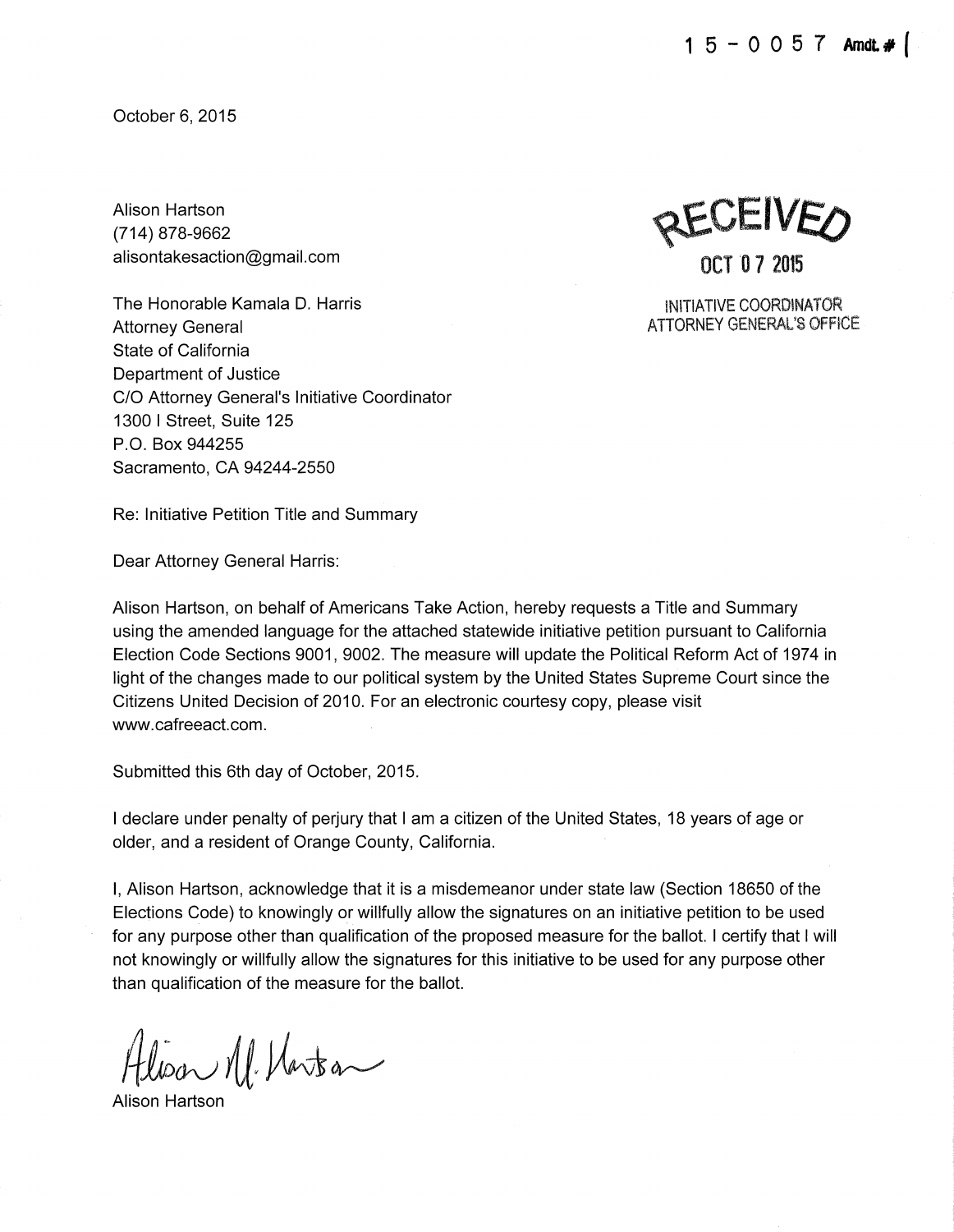## DRAFT CALIFORNIA FAIR REFORM FOR EQUALITY IN ELECTIONS ACT PROPOSAL

#### Section 1: Name and Summary

#### **A. Name**

This Act shall be known as the "California Fair Reform for Equality in Elections Act of 2016" abbreviated the "California FREE Act of 2016."

#### **B.** Summary

The California FREE Act of 2016 will update the Political Reform Act of 1974 in light of the changes made to our political system by the United States Supreme Court since the Citizens United decision of 2010. The Act will broaden the purpose of Fair Political Practices Commission to ensure free and fair elections. The Act also repeals the ban on publicly financed elections. Finally, the Act delays the deadline to prosecute crimes under the Reform Act until after they are discovered and increases the maximum fine to account for inflation.

#### Section 2: Findings, Intent and Purpose

This Act, adopted by the People of the State of California, makes the following Findings and Statement of Intent and Purpose:

#### **A. Findings**

- 1. In 2010, the United States Supreme Court decided Citizens United v. the Federal Election Commission, amplifying the power of money to control our government.
- 2. In 2012 and 2014 the Legislature of the State of California joined many other states in seeking to amend the Constitution of the United States to address the decision.
- 3. Constitutional Amendment is a long process and the State of California needs to do all it can to ensure that elections within the State are as free and fair as possible in the meantime.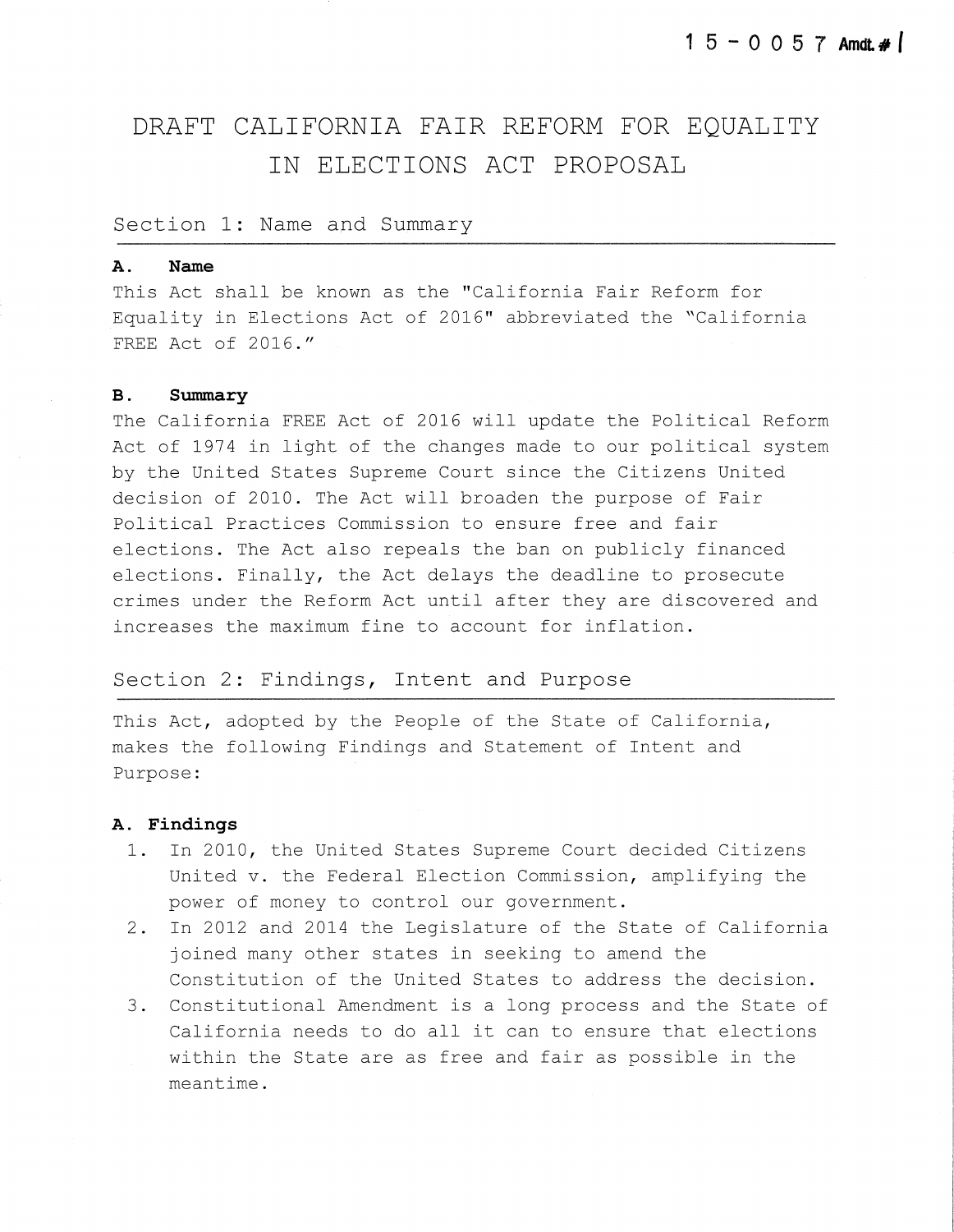- 4. 1988, the voters of the State of California approved Proposition 68, including a public financing system for state elections. However, in the same year, a competing ballot initiative, Proposition 73, obtained more votes by strategically confusing voters with similar language but expressly banning public financing of elections.
- 5. Elected officials work for those who put them in power, i.e. the people who fund their campaigns. It is in the interest of the State of California for campaigns to be funded by the people of the State of California rather than special interests that spend excessively in our elections.
- 6. When politicians must rely on special interest money to get elected, this undermines our ability to choose our political leadership, write our own laws, and determine the fate of our state.
- 7. In 2010, the Legislature passed a public campaign financing system and put it on the ballot as Proposition 15. The bill narrowly failed in a special election in which only a third of the electorate voted.
- 8. The 2016 presidential election is expected to attract a much larger turnout that better represents the will of the people of the State of California. Further, unlike the 2010 vote, the people have now had enough time to see the effects of the Citizens United decision. It is therefore time to give the people a new opportunity to tell the Legislature that now is the time to create a public funding system so that our government will be, as James Madison once stated, "dependent on the people alone."
- 9. Current law also does not explicitly give the Fair Political Practices Commission the power to ensure that every vote counts or that elections should be fair and open to all Citizens of the State of California. It is vital that the Commission be empowered to protect the most important right of the citizens of the State.
- 10. The maximum fine for violations of this act has not been changed since it was implemented in 1974. This maximum should be increased to account for more than four decades of inflation and indexed to inflation going forward.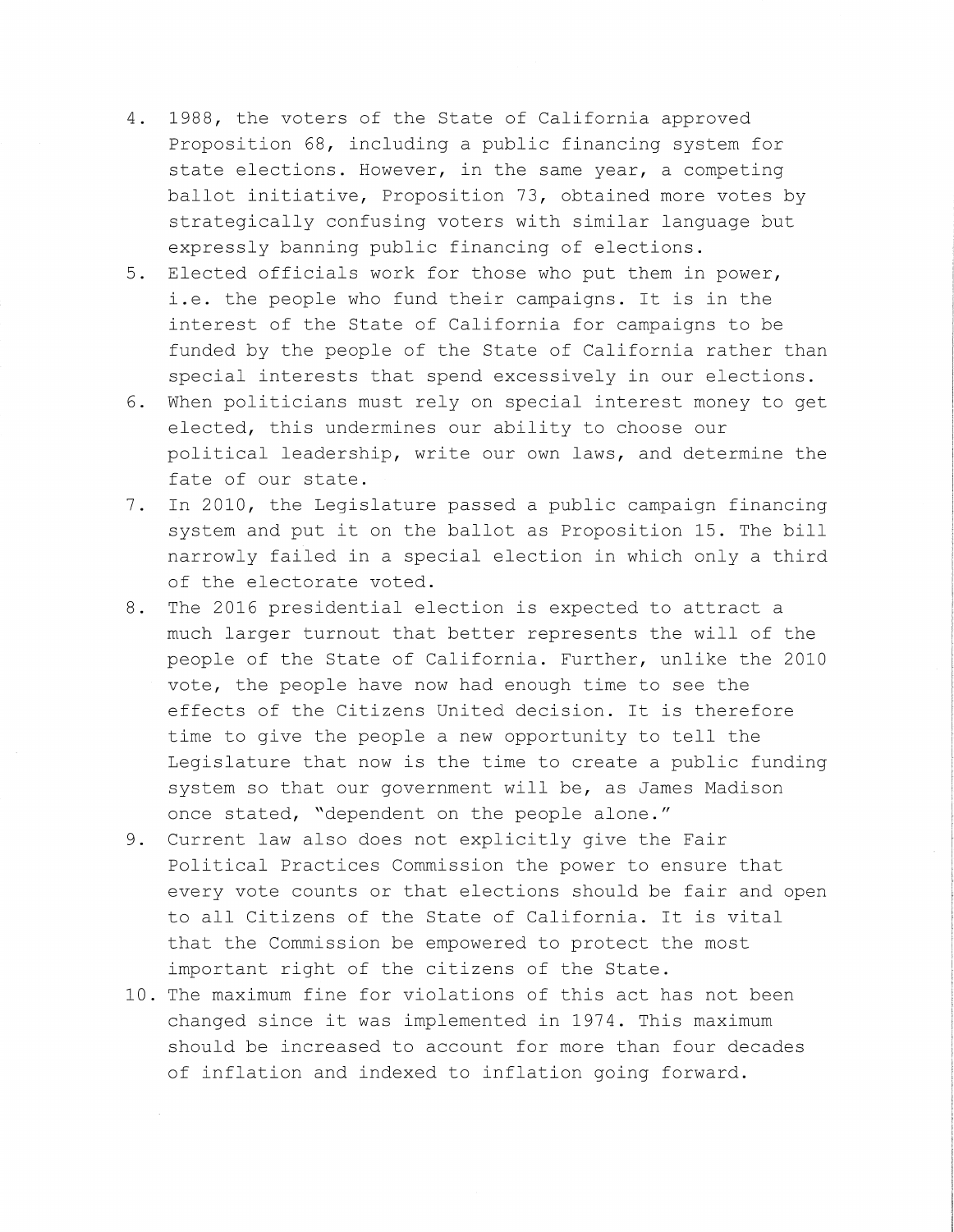11. Finally, current law gives prosecutors four years to target violations of the Political Reform Act, but the recent rise of "dark money" organizations makes it often impossible to discover such crimes within that period. California law routinely delays the deadline for crimes that are easily hidden. Violations of the Political Reform Act should be treated the same way.

#### **B. Intent**

- 1. This Act is intended to add to the purpose of the Fair Political Practices Commission to ensure that it has the power to pass rules and regulations specifically to ensure that a) elections should be free of excessive spending and fair enough that any citizen is able to effectively run for public office and b) every citizen shall have the equal freedom to vote and every vote cast shall be counted.
- 2. This Act is intended to repeal the ban on publicly financed elections. Similar to the 27th Amendment to the Constitution of the United States, ratified by the State of California on June 26, 1992, this Act ensures that the legislature cannot change the cost of publicly funded campaigns without first giving the People of the State of California a chance to vote them out of office. However, the legislature can implement, without delay, new systems and changes that do not vary the cost to taxpayers, such as by using additional funds from increases in fines for violations of the Political Reform Act.
- 3. This Act is intended to extend the deadline to prosecute violations of the Political Reform Act until after they have been discovered, and increase the penalties for violations, which have not been adjusted since 1974, in order to ensure that violators cannot profit from their crimes.

#### **C. Purpose**

The purpose of this Act is to update the Political Reform Act in light of the changes made to our political system by the United States Supreme Court since the Citizens United decision of 2010.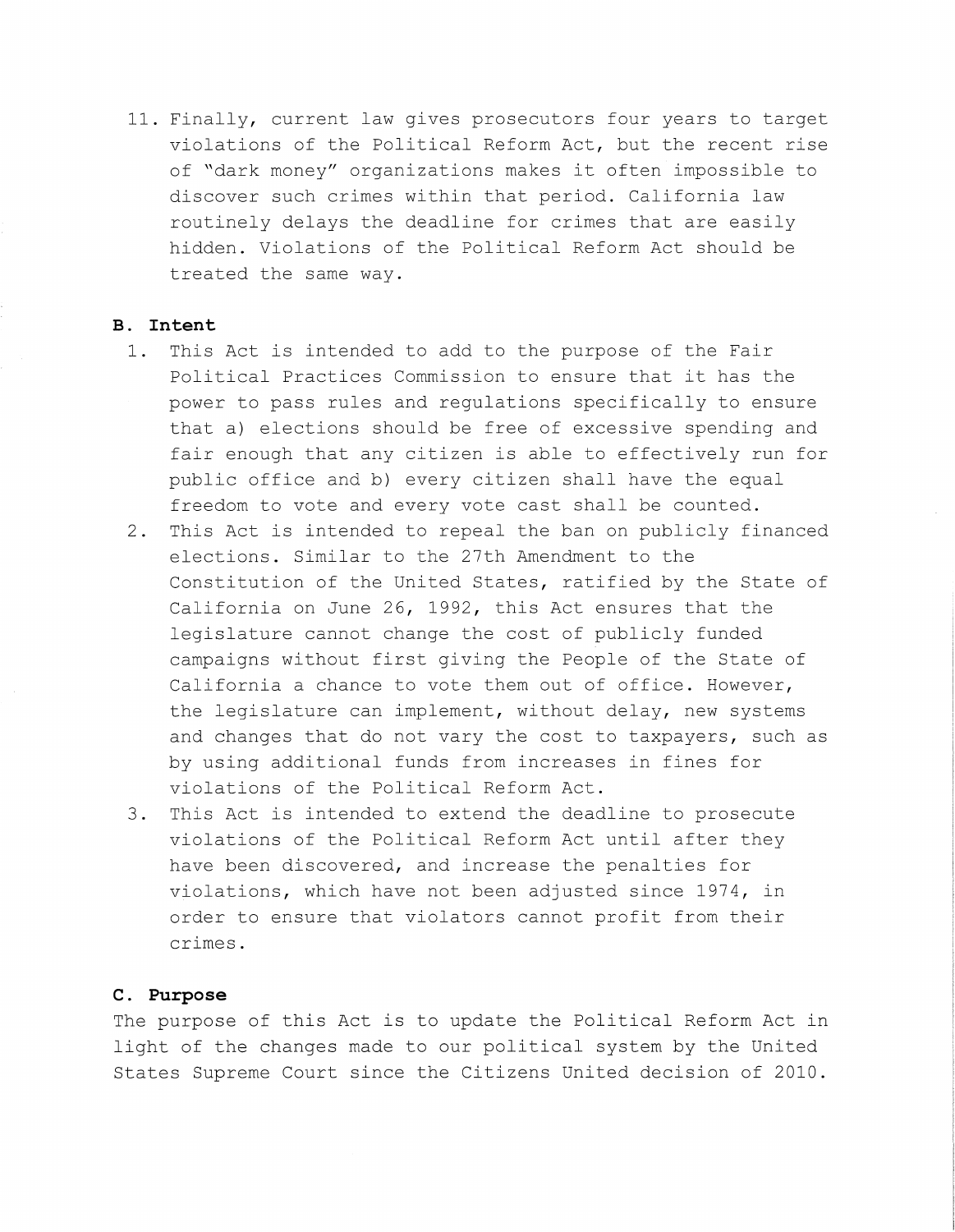#### Section 3: Text of the Proposition

(This format presents struck wording in  $\text{f}$  STRIKEOUT} and new wording in *[ITALICS])* 

#### **A. The Government Code** *is* **Amended as Follows:**

- 81002 *(g) Elections should be free of excessive spending and fair enough that any citizen is able* to *effectively run for public office.* 
	- *(h) Every citizen shall have the equal freedom* to *vote and every vote cast shall be counted.*

#### **B. The Government Code** *is* **Amended as Follows:**

Section 85300 of the Government Code is repealed.

#### **C. The Government Code** *is* **Amended as Follows:**

Section 85300 is added as follows:

- 85300 (a) *The legislature shall enact and amend laws* to *implement the public financing of elections.* 
	- *(b) No law varying the cost* to *taxpayers of any such public financing system, including a law* to *create such a system, shall take effect until an election of the legislature shall have intervened.*

#### **D. The Government Code is Amended as Follows:**

91000 (d) *The maximum fine in subsection (b) of this section shall be indexed* to *inflation from the date last changed until the date of conviction.* 

#### **E. The Penal Code is Amended as Follows:**

803 (e) A limitation of time prescribed in this chapter does not commence to run until the offense has been discovered, or could have reasonably been discovered, with regard to offenses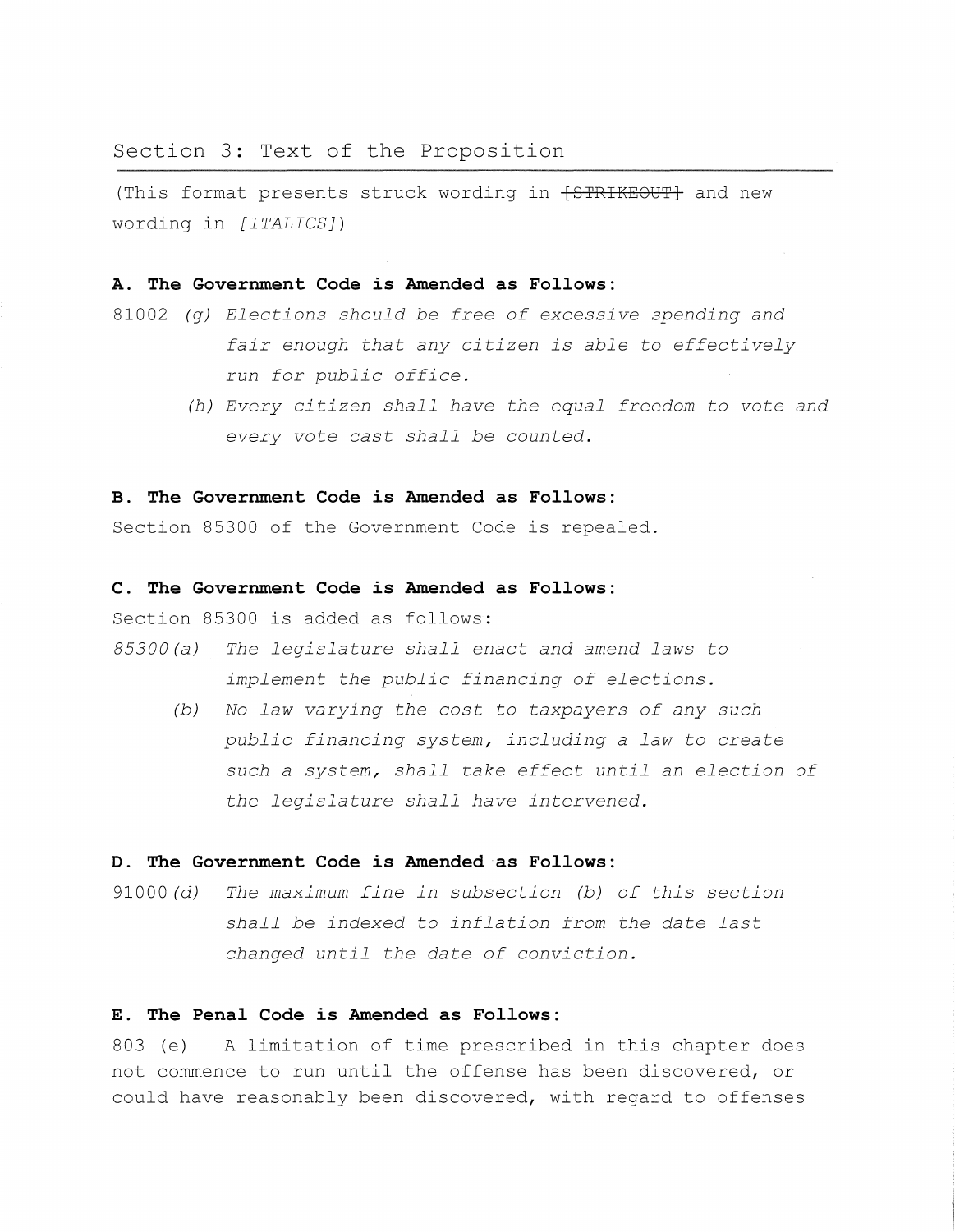under Division 7 (commencing with Section 13000) of the Water Code, under Chapter 6.5 (commencing with Section 25100) of, Chapter 6.7 (commencing with Section 25280) of, or Chapter 6.8 (commencing with Section 25300) of, Division 20 of, or Part 4 (commencing with Section 41500) of Division 26 of, the Health and Safety Code, or under Section 386, or offenses under Chapter 5 (commencing with Section 2000) of Division 2 of, Chapter 9 (commencing with Section 4000) of Division 2 of, Section 6126 of, Chapter 10 (commencing with Section 7301) of Division 3 of, or Chapter 19.5 (commencing with Section 22440) of Division 8 of, the Business and Professions Code, *or Title 9 of the Government Code (commencing with section 81000).* 

#### **F. Limitations on Influence of the Legislature:**

The State Legislature may, without referendum, increase the amount of the fine in section 91000 (b) of the Government Code.

#### **G. Severability:**

If any provision of this Act, or the application thereof to any person or circumstance, is held invalid, that invalidity shall not affect any other provision or application of this Act, which can be given effect without the invalid provision or application in order to effectuate the purposes of this Act. To this end, the provisions of this Act are severable.

#### **H. Conflicting Measures:**

If this measure is approved by the voters, but superseded by any other conflicting ballot measure approved by more voters at the same election, and the conflicting ballot measure is later held invalid, it is the intent of the voters that this Act shall be given the full force of the law.